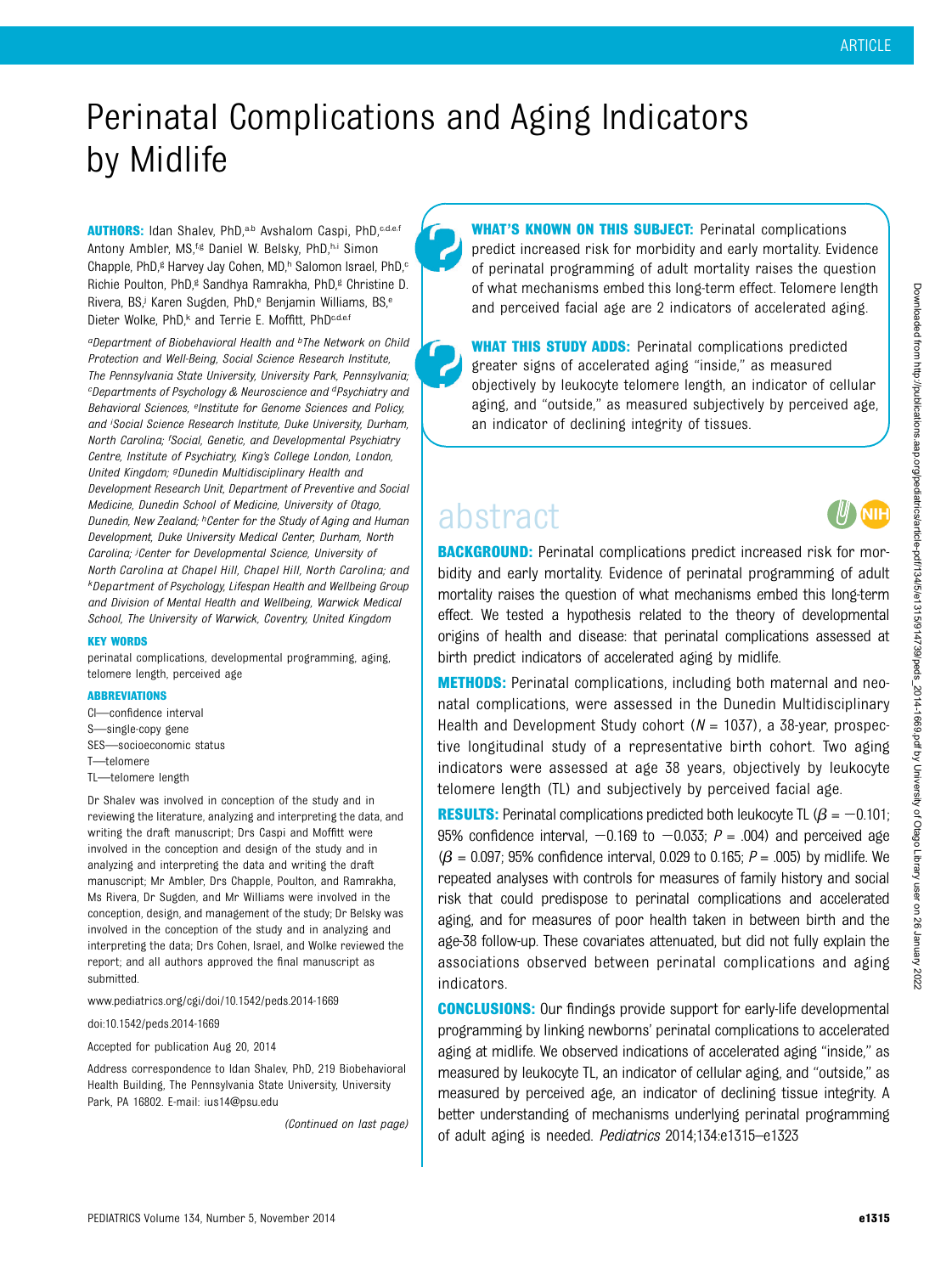The model of the developmental origins of health and disease suggests that impaired growth in utero may permanently change the body's function and metabolism, resulting in accelerated aging.<sup>1</sup> Adverse conditions during early development exert a major impact on the etiology and programming of late-life chronic diseases and early mortality.<sup>2–6</sup> Evidence of perinatal programming of adult mortality raises the question of what mechanisms embed this long-term effect. We tested the hypothesis that perinatal complications are associated with biomarkers of accelerated aging already at midlife, before onset of aging-related diseases.

Two biomarkers associated with accelerated aging are telomere length (TL) and perceived age.7,8 Telomeres, the protective caps at the end of chromosomes, erode in somatic tissues with each division of a cell. Both animal and human studies support a link between short TL and early mortality. $9-13$  Thus, the length of telomeres has been proposed as a "biological clock" for studying cellular aging across the life span and can be observed already in midlife while people are still healthy.<sup>14,15</sup> New work has raised the possibility of fetal programming of telomere biology, whereby stress-related maternal– placental–fetal interactions during intrauterine growth regulate the initial setting of TL at birth.6,16,17 Perceived facial age is an assessment of how old a person looks relative to his or her chronological age. The visual signs of aging (eg, skin wrinkles) reflect declining tissue integrity, indicative of the aging process.18 Perceived age is widely used as a general indicator of health by clinicians and is correlated with both TL and early mortality.<sup>8,18,19</sup>

We tested the hypothesis that people who experienced perinatal complications would exhibit these signs of accelerated aging by midlife. We followed a cohort prospectively from birth to age 38 years and tested whether those with perinatal complications (assessed at birth) exhibited greater signs of aging inside and outside, that is, at the cellular level (TL) and at the level of facial appearance (perceived age).

## **METHODS**

## **Participants**

Participants are members of the Dunedin Multidisciplinary Health and Development Study, a longitudinal investigation of health and behavior in a complete birth cohort. Study members  $(N = 1037; 91.0\%)$ of eligible births; 52.0% male) were all born between April 1972 and March 1973 in Dunedin, New Zealand, were eligible for the longitudinal study based on residence in the Otago province at age 3, and participated in the first follow-up assessment at age 3. The cohort represents the full range of socioeconomic status (SES) in the general population of New Zealand's South Island and is primarily white. Assessments were carried out at birth and at ages 3, 5, 7, 9, 11, 13, 15, 18, 21, 26, 32, and, most recently, 38 years, when 95.4% of the 1007 living study members underwent assessment in 2010 to 2012. At each assessment wave, each study member is brought to the Dunedin Research Unit for a full day of interviews and examinations. All analyses reported in this study were restricted to white study members who consented to phlebotomy and facial photographs at the age-38 assessment and had data on all measures used here  $(N = 829)$ . DNA for study members of Maori ancestry is not transported to Duke University for analysis for cultural reasons. There have been 30 deaths since age 3; however, these deaths were not due to aging-related diseases. Causes include road accidents, suicide, overdose, and childhood cancers. By age 38 years, 8 of 829 study members had developed an aging-related diagnosis of type II diabetes, heart attack, stroke, or cancer. The Otago Ethics Committee approved each phase of the study, and informed consent was obtained from all study members.

## Assessment of Perinatal **Complications**

Each child was examined shortly after birth, and perinatal information was taken from the hospital records.20,21 As previously described,20 the obstetric complications assessed in this study, including prenatal, intrapartum, and neonatal complications, were maternal diabetes, glycosuria, epilepsy, hypertension, eclampsia, antepartum hemorrhage, accidental hemorrhage, placenta previa, having had a previous small baby, gestational age  $<$ 37 weeks or  $>$ 41 weeks, birth weight  $<$ 2.5 kg, small size for gestational age, major or minor neurologic signs of the neonatal period (eg. jitteriness, tenseness, limpness, hypotonicity), Rh incompatibility, ABO incompatibility, nonhemolytic hyperbilirubinemia, hypoxia at birth (idiopathic respiratory distress syndrome or apnea), and low Apgar score at birth. The infant was defined as having a low Apgar score if 1 of the following conditions applied: At 5 minutes of life, the infant's heart rate was 100 beats per minute, respiration was irregular or absent, and the infant was centrally cyanotic; the infant took  $>$ 10 minutes to establish normal respiration; or the infant's asphyxia at birth warranted resuscitation. The sum of maternal complications and neonate complications was significantly and positively correlated ( $r = 0.156$ ,  $P <$ .001). Based on evidence that the effects of adverse conditions are cumulative, 22,23 each condition was weighted equally and summed to yield an obstetric complications index. A total of 530 study members (63.9%) had 0 perinatal complications, 211 (25.5%) had 1 perinatal complication, and 88 (11%) had  $\geq$ 2.

## Assessment of Aging Indicators

## Measurement of Mean Relative TL at Age 38 Years

We extracted leukocyte DNA from blood using standard procedures.24,25 Age-38 DNA was stored at  $-80^{\circ}$ C until assayed,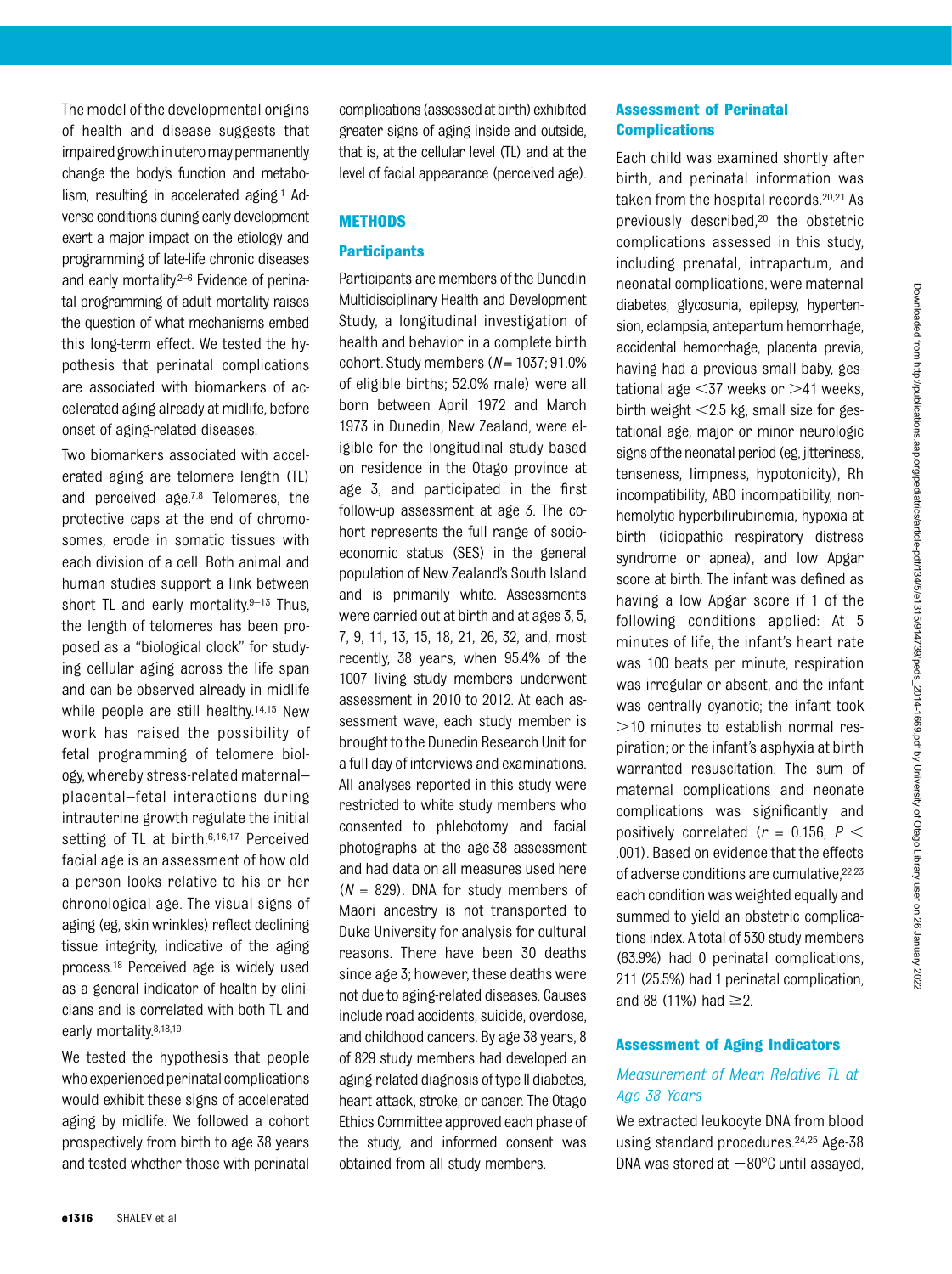to prevent degradation of the samples. All DNA samples were assayed for leukocyte TL at the same time, independently of caseness, and all operations were carried out by a laboratory technician blind to cases or controls. We measured TL by using a validated quantitative polymerase chain reaction method,26 as previously described,<sup>27,28</sup> which determines mean TL across all chromosomes for all cells sampled. The method involves 2 quantitative polymerase chain reactions for each subject: 1 for a single-copy gene (S) and the other in the telomeric repeat region (T). All DNA samples were run in triplicate for telomere and single-copy reactions at age 38 years (ie, 6 reactions per study member). The average coefficient of variation for the triplicate cycle threshold values was 0.82% for the T and 0.48% for the S, indicating high assay precision. TL, as measured by T/S ratio, was normally distributed (Kolmogorov– Smirnov tests of normality), with a skew of 0.48 and kurtosis of 0.38 at age 38.

#### Perceived Age at 38 Years

We took 2 measurements of perceived age. First, "age range" was assessed by an independent panel of 4 Duke University undergraduate raters. In a previous methodology article it was shown that raters' gender, nationality, age, and aging expertise had little effect on the perceived age data generated.18 Raters were presented with standardized (nonsmiling) facial photographs of study members and were kept blind to their actual age. Photos were divided into gender-segregated slideshow batches containing ∼50 photos, viewed for 10 seconds each. Raters were randomly assigned to viewing the slideshow batches in either forward progression or backward progression. They used a Likert scale to categorize each study member into a 5-year age range (ie, from  $1 = 20 - 24$  years old up to  $10 = 65 - 70$ years; mean =  $4.21$ ,  $SD = 0.76$ ). Scores for each study member were averaged across all raters ( $\alpha = 0.71$ ). The second

measure, "relative age", was assessed by a different panel of 4 Duke University undergraduate raters. The raters were told that all photos were of people aged 38 years old. Raters then used a 7-item Likert scale to assign a relative age to each study member  $(1 =$  young looking,  $7 = old$  looking; mean  $= 4.14$ , SD  $= 0.91$ ). Scores for each study member were averaged across all raters ( $\alpha = 0.72$ ). "Age range" and "relative age" were highly correlated  $(r = 0.73)$ . To derive a measure of perceived age at 38 years, we standardized and averaged both "age range" and "relative age" scores to create perceived age at 38 years.

## Alternative Explanatory Variables

We tested for measures of family history and social risk that could predispose to both perinatal complications and accelerated aging, potentially creating an artifactual association between them. Furthermore, we tested for measures of poor health taken between birth and age-38 follow-up that are known outcomes of perinatal complications, $4,5,29-31$ and could mediate an association between perinatal complications and accelerated aging. These alternative explanatory variables have been previously published and have good reliability and validity in this cohort. They included family histories of medical problems, childhood social adversity, and poor cognitive health, mental health, vascular health, or physical health. All alternative explanatory variables are described in Table 1.

## **Statistics**

We tested the hypothesis that perinatal complications predict aging indicators at age 38 years by regressing each of age-38 TL and age-38 perceived age on a predictor variable indicating the number of perinatal complications for which study members met criteria. To test the possibility that the association between perinatal complications and aging indicators was a consequence of alternative explanatory variables, we

reanalyzed the association between perinatal complications and aging indicators, controlling for these variables in ordinary least squares multiple regression analyses. We report standardized coefficients and 95% confidence intervals (CIs) for the 2 aging outcomes. Age was not controlled statistically, because all study members were the same age (1972–1973 births).

## RESULTS

Both our subjective and objective aging indicators were related in the expected direction. Age-38 leukocyte TL and perceived age were significantly and negatively correlated ( $r = -0.086$ ,  $P = .01$ ). Study members with shorter telomeres tended to look older.

Perinatal complications predicted both age-38 TL ( $\beta$  = -0.101; 95% Cl, -0.169 to  $-0.033$ ;  $P = .004$ ) (Fig 1A) and age-38 perceived age  $(\beta = 0.097; 95\% \text{ Cl.})$ 0.029–0.165;  $P = .005$ ) (Fig 1B). Study members who had more perinatal complications had shorter telomeres and looked older. Although women had somewhat longer age-38 telomeres than men (men =  $1.038$  T/S ratio; women =  $1.059$  T/S ratio,  $P = .351$ ), associations between perinatal complications and aging indicators did not differ significantly between men and women, which is consistent with results of a recent meta-analysis.32 There was no significant interaction between gender and perinatal complications predicting either TL ( $\beta$  = -0.044; 95% Cl,  $-0.112$  to 0.025;  $P = .21$ ; the T/S ratios for men with 0, 1, and  $\geq$  2 perinatal complications were 1.075, 0.961, and 0.983; the comparable T/S ratios for women were 1.061, 1.103, and 0.955) or perceived age ( $\beta$  = 0.010; 95% Cl, -0.059 to 0.078;  $P = 0.78$ ; the standardized perceived age of men with 0, 1, and  $\geq$  perinatal complications was  $-0.051$ , 0.118, and 0.209; the comparable scores for women were  $-0.132, -0.055$ , and 0.131). We next tested whether alternative explanatory variables that may be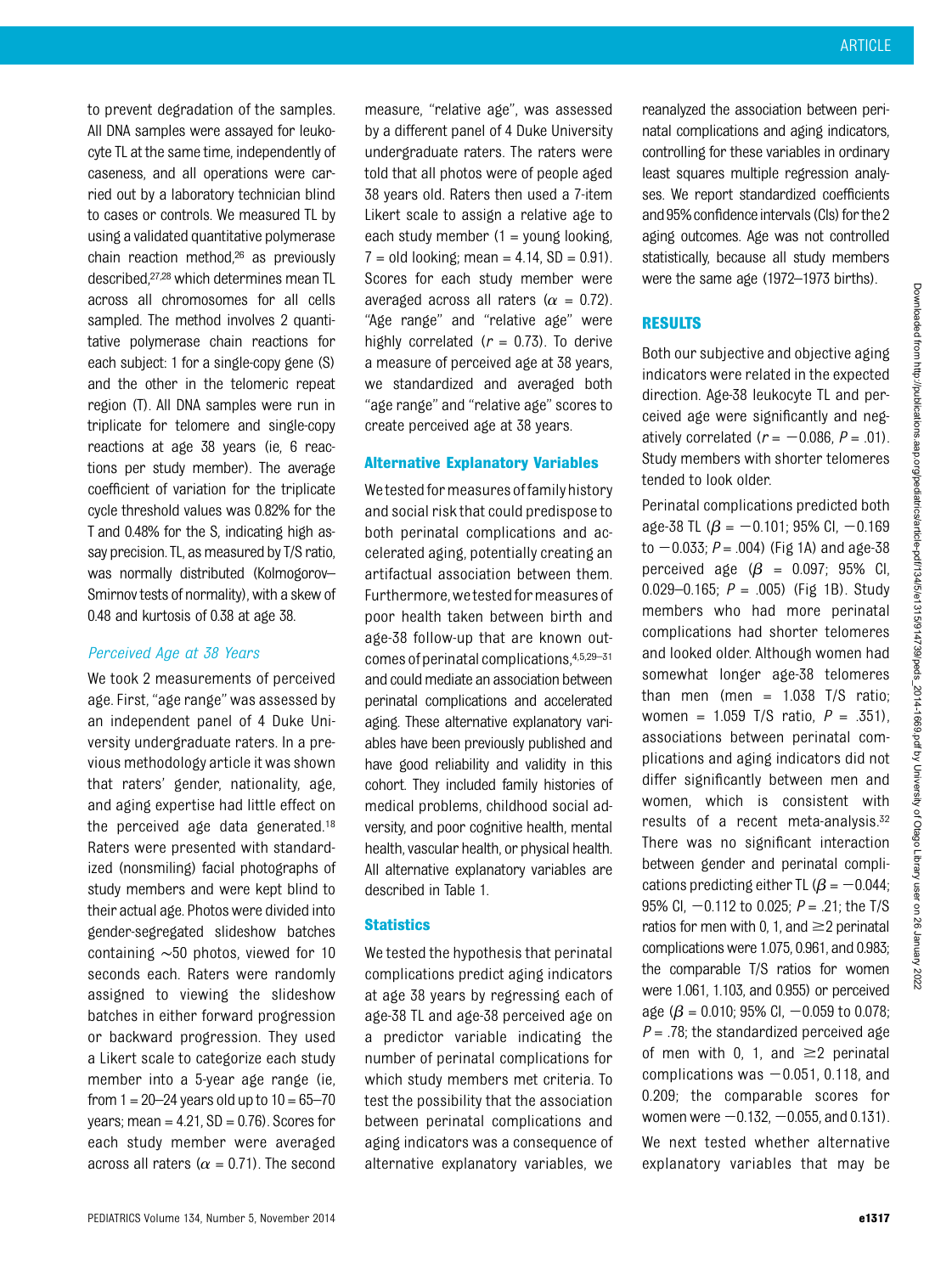TABLE 1 Description of Alternative Explanatory Variables That May Explain the Association Between Perinatal Complications and Aging Indicators at 38 y

| Alternative Explanatory Variable     | Description                                                                                                                        | Assessment Ages | Perinatal Complications (Mean, SD)          |
|--------------------------------------|------------------------------------------------------------------------------------------------------------------------------------|-----------------|---------------------------------------------|
| Family histories of medical problems | In 2003–2006, we interviewed study members and their<br>biological parents to obtain histories of medical problems                 | Lifetime        | 0(3.87, 1.13)<br>1(3.72, 1.07)              |
|                                      | about study members' first- and second-degree relatives. <sup>54</sup>                                                             |                 | $\geq$ (3.66, 1.13)                         |
|                                      | The following conditions were assessed: heart disease<br>(defined as a history of heart attack, balloon angioplasty,               |                 |                                             |
|                                      | coronary bypass, or angina), stroke, high blood pressure, high                                                                     |                 |                                             |
|                                      | cholesterol, diabetes, asthma, and cancer. We created the                                                                          |                 |                                             |
|                                      | family history score indicating medical problems by                                                                                |                 |                                             |
|                                      | calculating the proportion of a study member's extended                                                                            |                 |                                             |
|                                      | family with a positive history of any medical problem.                                                                             |                 |                                             |
| Childhood social adversity           | The SES of study members' families was measured with a 6-point                                                                     | Birth to 11 y   | 0(1.08, 0.50)                               |
|                                      | scale assessing parents' occupational status. The scale places                                                                     |                 | 1(1.12, 0.48)                               |
|                                      | each occupation into 1 of 6 categories (from 1, unskilled                                                                          |                 | $\geq$ (1.15, 0.51)                         |
|                                      | laborer to 6, professional) on the basis of education levels and                                                                   |                 |                                             |
|                                      | income associated with that occupation in data from the New                                                                        |                 |                                             |
|                                      | Zealand census. Family SES was the average of the highest SES<br>level of either parent from birth through age 15 y. This variable |                 |                                             |
|                                      | reflects the socioeconomic conditions experienced by the                                                                           |                 |                                             |
|                                      | participants while they were growing up.                                                                                           |                 |                                             |
| Cognitive health                     | Intelligence tests were administered in childhood at ages 7, 9, 11,                                                                | $7 - 38y$       | 0(101.41, 13.73)                            |
|                                      | and 13 y and again in adulthood at age 38 y. We used the                                                                           |                 | 1 (99.49, 13.81)                            |
|                                      | Wechsler Intelligence Scale for Children-Revised <sup>55</sup> and the                                                             |                 | $\geq$ (96.57, 14.28)                       |
|                                      | Wechsler Adult Intelligence Scale, Fourth Edition. <sup>56</sup> These tests                                                       |                 |                                             |
|                                      | comprise a series of subtests that yield indices standardized                                                                      |                 |                                             |
|                                      | to population norms ( $M = 100$ , $SD = 15$ ). To derive a measure of                                                              |                 |                                             |
|                                      | life course cognitive health, we created an average IQ score by                                                                    |                 |                                             |
|                                      | using data from 7 to 38 y.                                                                                                         |                 |                                             |
| Mental health                        | Psychiatric disorders (according to the Diagnostic and Statistical                                                                 | $18 - 38y$      | 0(98.24, 13.93)                             |
|                                      | <i>Manual</i> of the American Psychiatric Association) were                                                                        |                 | 1(101.14, 15.51)<br>$\geq$ 2 (99.14, 15.24) |
|                                      | assessed among study members via private structured<br>interviews using the Diagnostic Interview Schedule at ages 18,              |                 |                                             |
|                                      | 21, 26, 32, and 38 y. We repeatedly assessed the following                                                                         |                 |                                             |
|                                      | disorders by using 1-year reporting periods: alcohol                                                                               |                 |                                             |
|                                      | dependence, cannabis dependence, dependence on hard                                                                                |                 |                                             |
|                                      | drugs, tobacco dependence (assessed with the Fagerstrom                                                                            |                 |                                             |
|                                      | Test for Nicotine Dependence), <sup>57</sup> conduct disorder, major                                                               |                 |                                             |
|                                      | depression, generalized anxiety disorder, fears and phobias,                                                                       |                 |                                             |
|                                      | obsessive-compulsive disorder, mania, and schizophrenia. As                                                                        |                 |                                             |
|                                      | previously described, <sup>58</sup> we carried out confirmatory factor                                                             |                 |                                             |
|                                      | analyses of these psychiatric disorders, taking into account                                                                       |                 |                                             |
|                                      | their persistence, co-occurrence, and sequential comorbidity,                                                                      |                 |                                             |
|                                      | from ages 18-38 y. The structure of mental disorders could be                                                                      |                 |                                             |
|                                      | summarized by 3 core psychopathological dimensions: an<br>internalizing liability to depression and anxiety, an                    |                 |                                             |
|                                      | externalizing liability to antisocial and substance use                                                                            |                 |                                             |
|                                      | disorders, and a thought disorder liability to symptoms of                                                                         |                 |                                             |
|                                      | psychosis. At a higher-order level, we showed that these                                                                           |                 |                                             |
|                                      | liabilities themselves reflected 1 general underlying                                                                              |                 |                                             |
|                                      | dimension that summarized subjects' propensity to develop                                                                          |                 |                                             |
|                                      | any form of common psychiatric and substance use                                                                                   |                 |                                             |
|                                      | disorders. <sup>58</sup> Higher scores on this dimension index persistent                                                          |                 |                                             |
|                                      | and impairing mental illness.                                                                                                      |                 |                                             |
| Vascular health                      | Blood pressure at ages 26, 32, and 38 y was assessed according to                                                                  | $26 - 38y$      | 0(89.41, 7.69)                              |
|                                      | standard protocols <sup>59</sup> using a Hawksley random-zero                                                                      |                 | 1(90.25, 7.63)                              |
|                                      | sphygmomanometer (Hawksley & Sons Ltd, Lancing, UK) with                                                                           |                 | $\geq$ (89.76, 7.25)                        |
|                                      | a constant deflation valve. Systolic and diastolic blood<br>pressures were combined to derive a measure of mean                    |                 |                                             |
|                                      | arterial pressure: $[(2 \times \text{diastolic}) + \text{systolic}]/3$ . To derive                                                 |                 |                                             |
|                                      | a measure of vascular health, we averaged all 3 mean arterial                                                                      |                 |                                             |
|                                      | pressure variables at 26, 32, and 38 y.                                                                                            |                 |                                             |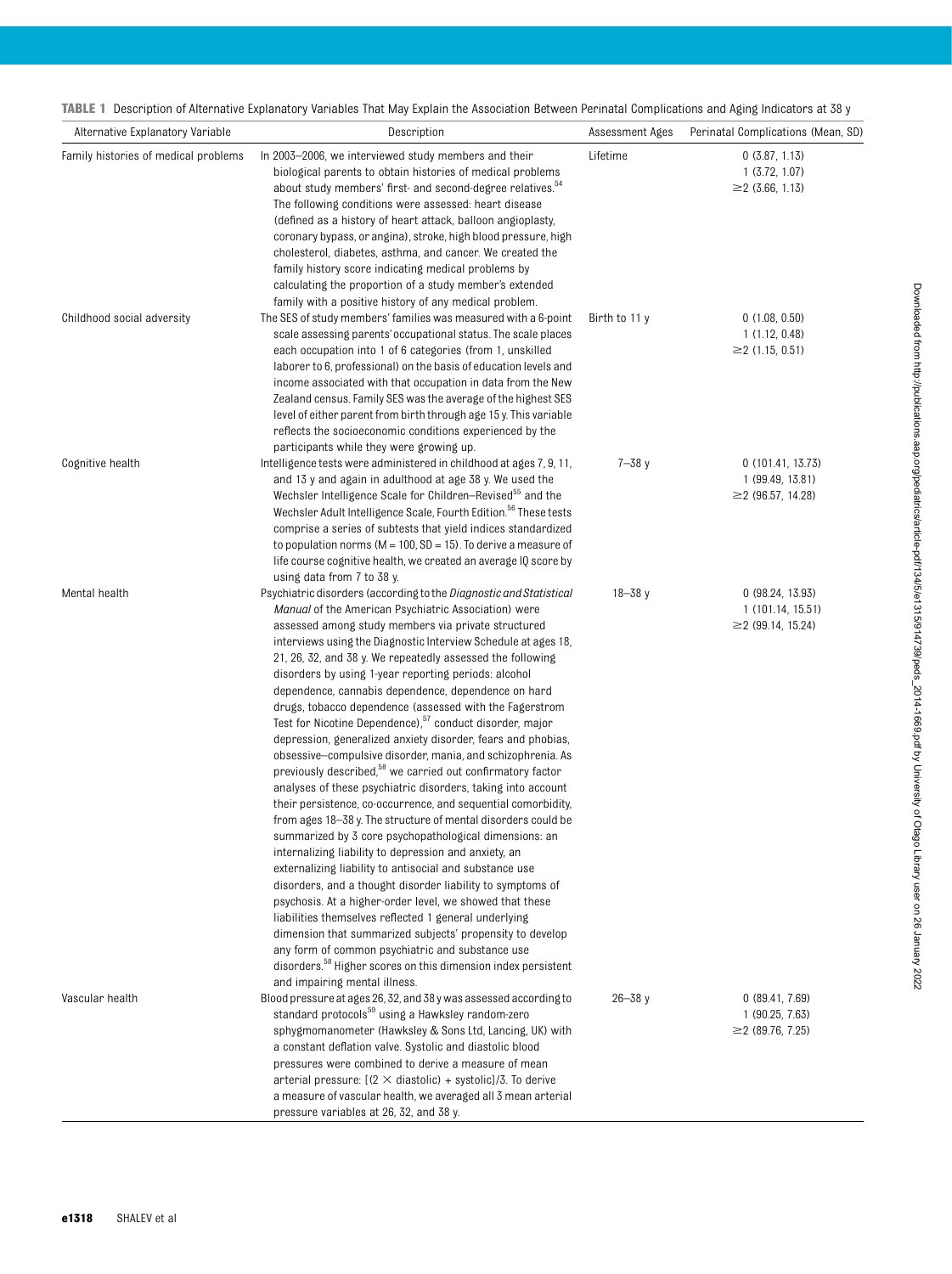TABLE 1 Continued

associated with perinatal complications, TL, and perceived age accounted for the association between perinatal complications and aging indicators. Table 2 shows that shorter age-38 TL was significantly correlated with family histories of medical problems and poor cognitive health, mental health, and vascular health ( $P < .05$ ), but not with childhood social adversity (low SES), which is consistent with previous research.<sup>33</sup> Age-38 perceived age was significantly correlated with childhood social adversity and poor cognitive health, mental health, and physical health ( $P < .05$ ). Controlling for these alternative explanatory variables attenuated, but did not fully explain the associations observed between perinatal complications and aging indicators (Table 2).

Finally, we tested whether specific perinatal complications were associated with accelerated aging indicators. Although our sample size was not large enough to interrogate each specific type of complication, we had enough cases to interrogate the 2 most common complications: low birth weight ( $<$ 2.5 kg; N= 43) and small size for gestational age  $(N =$ 72).1,34,35 These 2 complications are not synonymous; they were correlated at  $r = 0.33$ , and only 29% of infants small for gestational age were low birth weight, as in the general population. Low birth weight predicted both age-38 TL  $(\beta = -0.074; 95\% \text{ Cl}, -0.142)$ to  $-0.006$ ;  $P = .03$ ) and age-38 perceived age ( $\beta$  = 0.092; 95% CI, 0.024 to 0.160;  $P = .008$ ). Likewise, small size for gestational age predicted both aging indicators at 38 years (TL,  $\beta$  =  $-$  0.074; 95% CI,  $-0.142$  to  $-0.006$ ;  $P = .03$ ; perceived age,  $\beta$  = 0.087; 95% CI, 0.019 to 0.155;  $P = .01$ ).



### FIGURE 1

Association between perinatal complications and (A) leukocyte TL (T/S ratio) and (B) perceivedfacial age (Z score) at midlife. Error bars reflect SEs.

Downloaded from http://publications.aap.org/pediatrics/article-pdf/1348/315/61315/94129/peds\_2014-1669.pdf by University of Otago Library user on 26 January 2022 Downloaded from http://publications.aap.org/pediatrics/article-pdf/134/5/e1315/914739/peds\_2014-1669.pdf by University of Otago Library user on 26 January 2022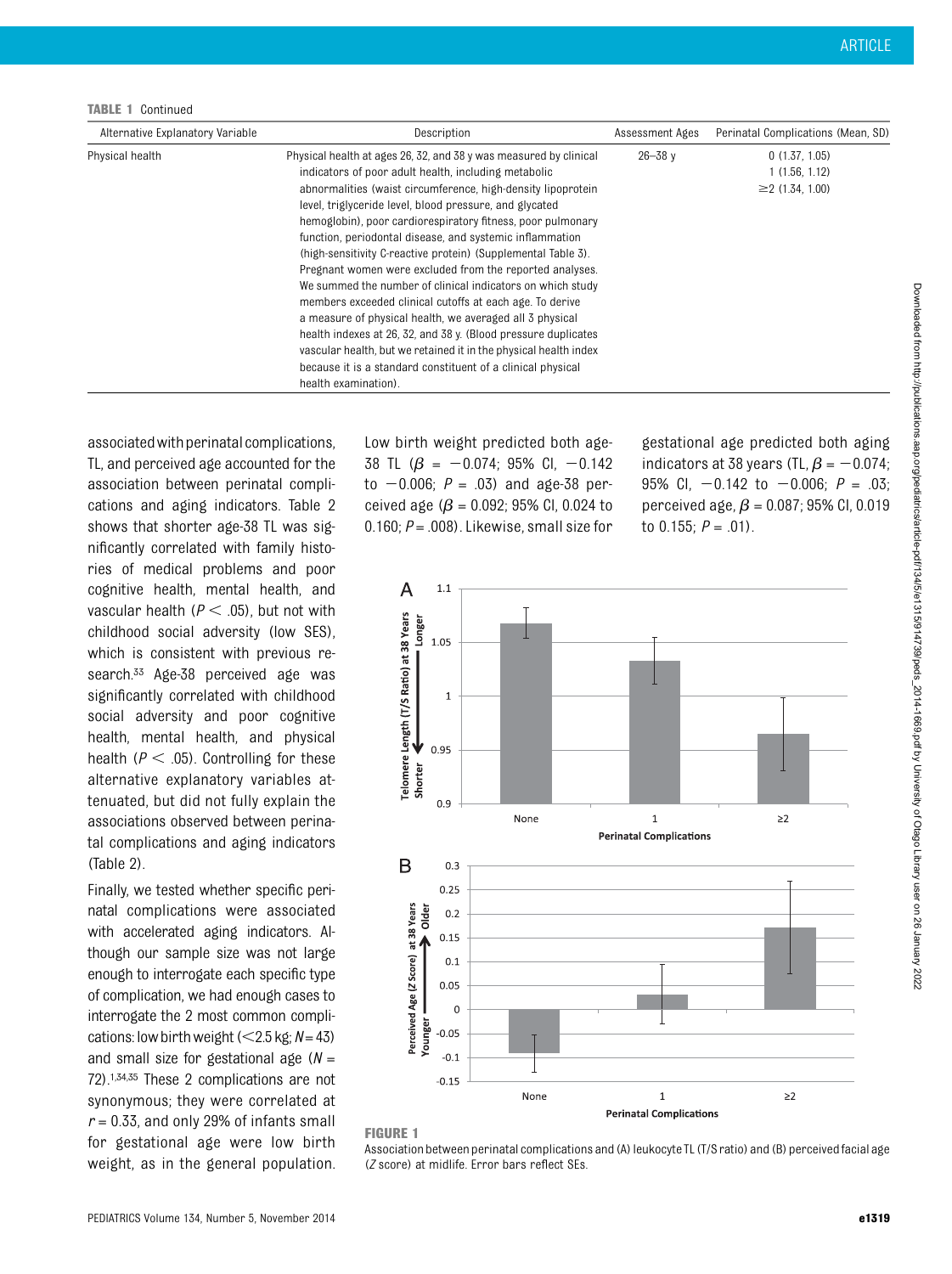TABLE 2 Pearson Correlations and Multivariate Linear Regression Analyses of Perinatal Complications, Predicting Leukocyte TL and Perceived Age at 38 y, Controlling for Alternative Explanatory Variables and Gender ( $N = 829$ )

|                                         | Bivariate Pearson Correlation |              |                          | Association Between Perinatal<br>Complications and TL at 38 y |      | Association Between Perinatal<br><b>Complications and Perceived</b><br>Age at Age 38       |      |
|-----------------------------------------|-------------------------------|--------------|--------------------------|---------------------------------------------------------------|------|--------------------------------------------------------------------------------------------|------|
|                                         | Perinatal<br>Complications    | TL at 38 $v$ | Perceived<br>Age at 38 y | $\beta$ (95% CI)                                              | Ρ    | $\beta$ (95% CI)                                                                           | P    |
| Perinatal complications                 |                               |              |                          | $-0.101$ (-0.169 to $-0.033$ )                                | .004 | $0.097$ (0.029 to 0.165)<br>Controlling for alternative explanatory variables (and gender) | .005 |
| Family histories of medical problems    | 0.051                         | $-0.090**$   | 0.007                    | $-0.097$ (-0.164 to $-0.029$ )                                | .005 | 0.096 (0.028 to 0.164)                                                                     | .006 |
| Childhood social adversity <sup>a</sup> | $-0.070*$                     | 0.041        | $-0.194**$               | $-0.098$ ( $-0.167$ to $-0.030$ )                             | .005 | 0.083 (0.016 to 0.150)                                                                     | .01  |
| Life course health                      |                               |              |                          |                                                               |      |                                                                                            |      |
| Cognitive health <sup>a</sup>           | $-0.111**$                    | $0.087*$     | $-0.186**$               | $-0.092$ (-0.161 to -0.024)                                   | .008 | 0.077 (0.010 to 0.144)                                                                     | .02  |
| Mental health                           | 0.055                         | $-0.070*$    | $0.162**$                | $-0.097$ ( $-0.165$ to $-0.029$ )                             | .005 | 0.088 (0.021 to 0.155)                                                                     | .01  |
| Vascular health                         | 0.033                         | $-0.069*$    | $-0.022$                 | $-0.098$ ( $-0.166$ to $-0.029$ )                             | .005 | 0.100 (0.031 to 0.168)                                                                     | .004 |
| Physical health                         | 0.031                         | $-0.057$     | $0.193**$                | $-0.099$ ( $-0.167$ to $-0.031$ )                             | .004 | 0.089 (0.022 to 0.156)                                                                     | .009 |
| All variables                           |                               |              |                          | $-0.084$ ( $-0.152$ to $-0.016$ )                             | .02  | 0.075 (0.009 to 0.140)                                                                     | .02  |

a Higher scores indicate lower childhood social adversity or better cognitive health.

\*\*  $P < .01$ .

#### **DISCUSSION**

Following a cohort from birth to midlife, we found that newborns who presented with more perinatal complications exhibited greater signs of accelerated aging at age 38 years. We observed indications of accelerated aging inside, as measured objectively by leukocyte TL, an indicator of cellular aging, and outside, as measured subjectively by perceived age, an indicator of declining tissue integrity.

This prospective longitudinal investigation has several strengths. First, all cohort members were the same age, strengthening the test of variation in their pace of aging. Second, the cohort was young enough to detect variation in aging indicators before diseases of aging have begun to develop. Third, we tested 2 indicators of accelerated aging. Although some commentators have questionedwhether TL is an appropriate biomarker of aging,<sup>36</sup> we confirmed a previous report that shorter TL is associated with older perceived age in the expected direction.8

We used a perinatal complication index that was previously shown to predict cognitive problems in the Dunedin Study at ages 3, 5, 7, 11, and 13 years.20,37 Notably, our index also predicted a

measure of cognitive health averaged from 7 to 38 years (Table 2). There are several approaches for scoring perinatal complications. The 3 most common are a present or absent count of complications38,39 (as is our index), a weighted severity scale based on a clinician's judgment of risk,<sup>40</sup> and a method that uses empirical probabilities of morbidity associated with each perinatal condition.41 A recent review of these approaches for constructing perinatal risk scales concluded that all of them predict cognitive outcomes similarly.<sup>23</sup> This review also noted that the ideal system should include prenatal, intrapartum, and neonatal complications; contain items that are commonly measured to assess perinatal risk; have a few items rather than potentially hundreds; and be able to predict developmental outcomes in infancy and early childhood. The Dunedin Study index fulfills these requirements. Although some individual complications can have strong predictive utility,<sup>23</sup> our sample size was not large enough to interrogate each specific complication individually (eg, Apgar score or hypoxia). However, the 2 most common complications, low birth weight and small size for gestational age, were significantly associated with both aging indicators at similar effect sizes.

We acknowledge limitations. First, the Dunedin cohort is primarily white and represents a single birth cohort born in the 1970s. Replication of associations between perinatal complications and aging indicators in other ethnic groups and cohorts is needed. Second, we did not measure TL at birth, given that this technology was not available in the early 1970s, and perceived facial age is not an appropriate measure in this stage of development. This means that we could study only individual differences in indicators of accelerated aging rather than changes from a neonate baseline. Furthermore, we did not control for paternal age at conception, nor did we measure TL in parents, and therefore we could not interrogate whether shorter TL in parents increased neonates' probability to develop complications at birth. Facial age ratings might be affected by factors apart from aging (eg, sun exposure, fair complexion), so this measure is somewhat noisy, yet there is no obvious reason to suggest such factors covary with perinatal complications to confound our analyses. Perinatal complications predicted TL and facial aging at small effect sizes, but they were comparable to the effect size between perinatal complications and cognitive health (IQ).

 $*$   $P < .05;$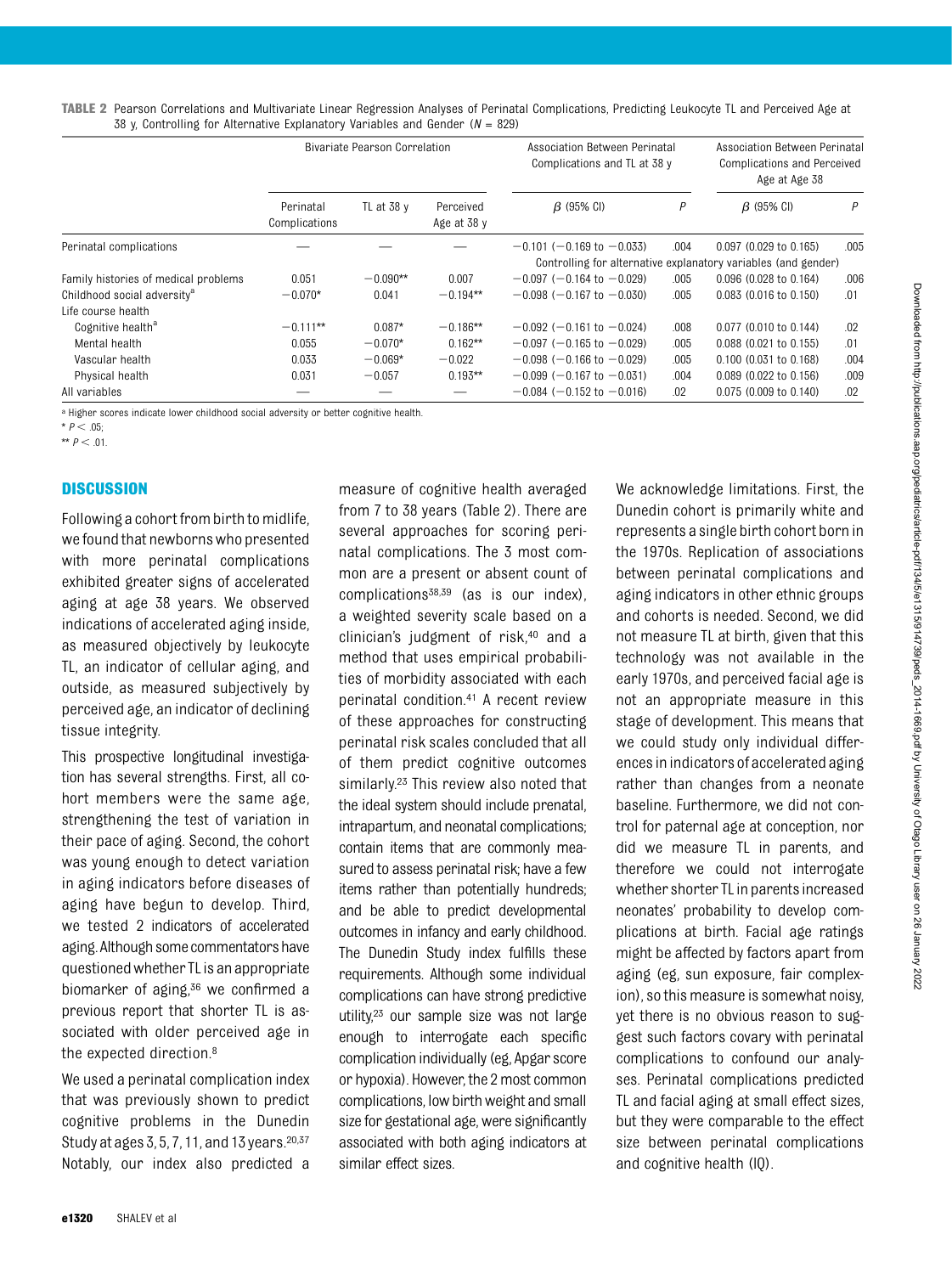Surprisingly, the association between perinatal complications and aging indicators was not explained by potentially confounding measures of family history and social risk that could predispose to both perinatal complications and accelerated aging, nor was it explained by potentially mediating measures of health taken between birth and age-38 follow-up. This finding, though unexpected, is consistent with previous reports that perinatal complications predict accelerated aging independently of risk factors such as childhood SES, adulthood SES, smoking, and hypertension.42,43 If the association between perinatal complications and the rate of aging at midlife is truly independent of family history and social risks present before birth, and of health states during the first half of the life course, it would suggest that perinatal complications are a primary exposure rather than an indicator of some preexisting risk and that the aging indicators we studied capture information not observable in outward manifestations of health during the first half of the life course.

Efforts to elaborate the model of the developmental origins of health and disease are concerned with potential mechanisms of perinatal programming. Our correlational observations suggest the hypothesis of a cellular mechanism linking perinatal complications with accelerated aging through erosion of TL.44

#### REFERENCES

- 1. Barker DJP. The origins of the developmental origins theory. J Intern Med. 2007; 261(5):412–417
- 2. Crump C, Sundquist K, Sundquist J, Winkleby MA. Gestational age at birth and mortality in young adulthood. JAMA. 2011;306(11):1233– 1240
- 3. Swamy GK, Ostbye T, Skjaerven R. Association of preterm birth with long-term survival, reproduction, and next-generation preterm birth. JAMA. 2008;299(12):1429– 1436
- 4. Gluckman PD, Hanson MA, Cooper C, Thornburg KL. Effect of in utero and early-life conditions

Additional support for the accelerated aging process is given by the observation that subjects with perinatal complications tended to look older by midlife. If replicated, the link between perinatal complications and shorter TL suggests several hypotheses for experimental investigations. Future research should elucidate the molecular pathways by which the connection between perinatal complications and accelerated aging occurs.4,14,45 Additional research on younger people needs to test when in life the effect of perinatal complications on TL can initially be observed. Moreover, clinical trials in NICUs could incorporate TL or telomerase measurements at birth, and thereafter at follow-up, as a first step to test the potential early reversibility of this developmental programming of disease. Finally, there is interest in factors that protect some people from the agingaccelerating consequences of perinatal complications. A challenge in pursuing research on this topic is that it is difficult to determine who is resilient until late in life, when diseases of old age have had time to develop. Facial aging and TL provide an opportunity to identify adults at midlife who appear to be resilient to perinatal complications.

## CONCLUSIONS

Perinatal complications predicted greater signs of accelerated aging by

midlife. Since our cohort was born in the 1970s, advances in obstetric medicine, particularly in developed countries, have reduced infant mortality and saved lives.<sup>46,47</sup> Advances in obstetric medicine in developing regions, home to  $>80\%$  of the world's population, will soon also increase the number of survivors with perinatal complications.48–<sup>50</sup> Birth outcomes are important determinants of a range of adult attainments,47 and previous research indicates that many newborns who survive perinatal complications carry a lifelong vulnerability to poor health.2–<sup>5</sup> Here we present evidence of such sustained vulnerability emerging already in midlife, before agingrelated diseases begin to develop. Understanding the underlying mechanism is critical to devising effective intervention strategies. Our findings encourage additional investigation of the link between perinatal complications and indicators of aging in early life.51–<sup>53</sup>

## ACKNOWLEDGMENTS

We thank the Dunedin study members. unit research staff, Bob Hancox, Murray Thomson, and study founder Phil Silva. The study protocol was approved by the institutional ethical review boards of the participating universities. Study members gave informed consent before participating.

on adult health and disease. N Engl J Med. 2008;359(1):61–73

- 5. D'Onofrio BM, Class QA, Rickert ME, Larsson H, Långström N, Lichtenstein P. Preterm birth and mortality and morbidity: a populationbased quasi-experimental study. JAMA Psychiatry. 2013;70(11):1231–1240
- 6. Wadhwa PD. Psychoneuroendocrine processes in human pregnancy influence fetal development and health. Psychoneuroendocrinology. 2005;30(8):724–743
- 7. Epel ES. Telomeres in a life-span perspective: a new "psychobiomarker"? Curr Dir Psychol Sci. 2009;18(1):6–10
- 8. Christensen K, Thinggaard M, McGue M, et al Perceived age as clinically useful biomarker of ageing: cohort study. BMJ. 2009; 339:b5262
- 9. Heidinger BJ, Blount JD, Boner W, Griffiths K, Metcalfe NB, Monaghan P. Telomere length in early life predicts lifespan. Proc Natl Acad Sci USA. 2012;109(5): 1743–1748
- 10. Schaefer C, Sciortino S, Kvale M, et al. B4-3: demographic and behavioral influences on telomere length and relationship with allcause mortality: early results from the Kaiser Permanente Research Program on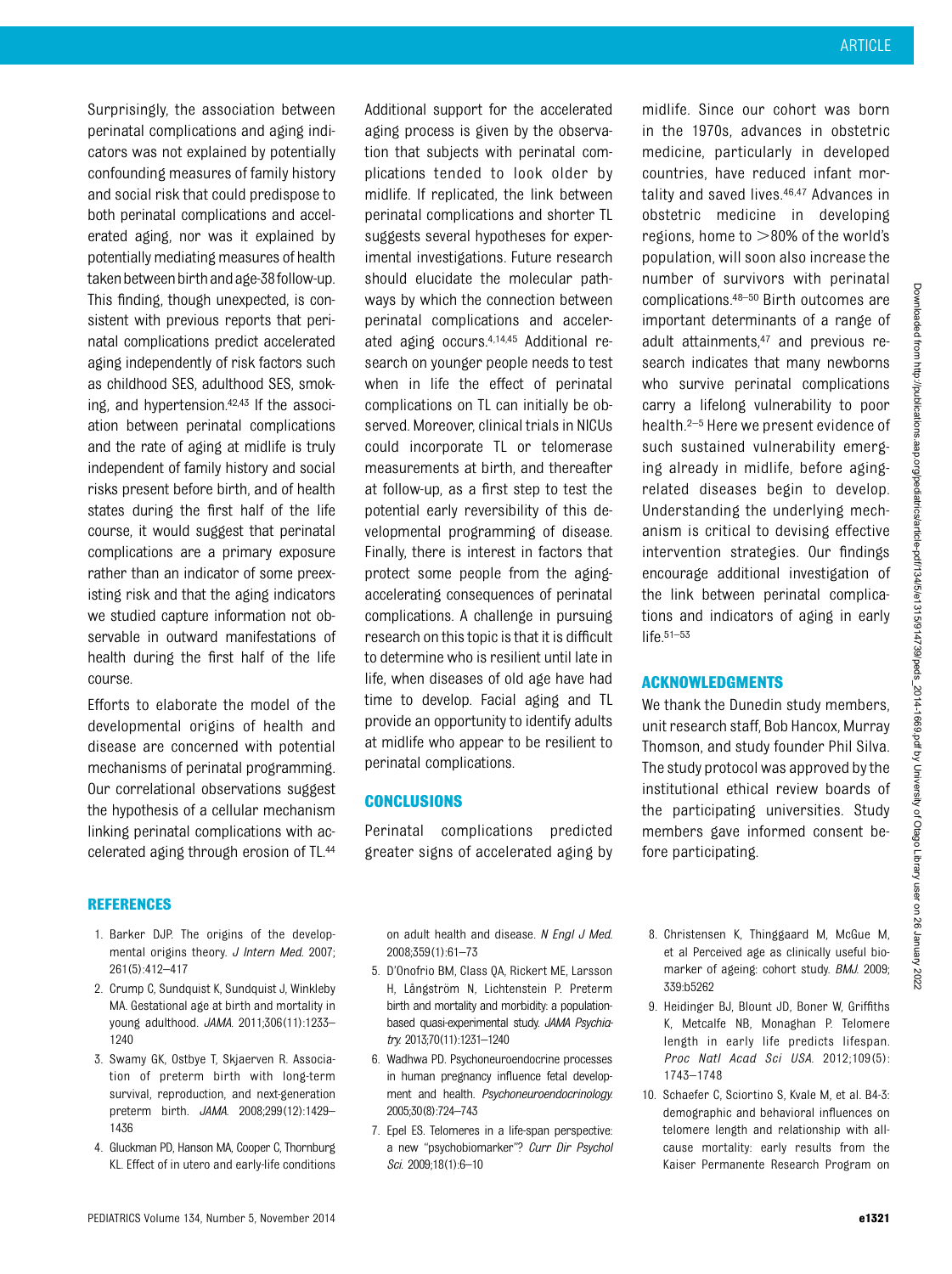Genes, Environment, and Health (RPGEH). Clin Med Res. 2013;11(3):146

- 11. Weischer M, Bojesen SE, Cawthon RM, Freiberg JJ, Tybjærg-Hansen A, Nordestgaard BG. Short telomere length, myocardial infarction, ischemic heart disease, and early death. Arterioscler Thromb Vasc Biol. 2012;32 (3):822–829
- 12. Barrett EL, Burke TA, Hammers M, Komdeur J, Richardson DS. Telomere length and dynamics predict mortality in a wild longitudinal study. Mol Ecol. 2013;22(1):249–259
- 13. Deelen J, Beekman M, Codd V, et al. Leukocyte telomere length associates with prospective mortality independent of immunerelated parameters and known genetic markers. Int J Epidemiol. 2014;43(3):878-886
- 14. López-Otín C, Blasco MA, Partridge L, Serrano M, Kroemer G. The hallmarks of aging. Cell. 2013;153(6):1194–1217
- 15. Shalev I, Entringer S, Wadhwa PD, et al. Stress and telomere biology: a lifespan perspective. Psychoneuroendocrinology. 2013; 38(9):1835–1842
- 16. Entringer S, Buss C, Wadhwa PD. Prenatal stress, telomere biology, and fetal programming of health and disease risk. Sci Signal. 2012;5(248):pt12
- 17. Entringer S, Epel ES, Lin J, et al Maternal psychosocial stress during pregnancy is associated with newborn leukocyte telomere length. Am J Obstet Gynecol. 2013;208 (2):134.e1–7
- 18. Gunn DA, Murray PG, Tomlin CC, Rexbye H, Christensen K, Mayes AE. Perceived age as a biomarker of ageing: a clinical methodology. Biogerontology. 2008;9(5):357–364
- 19. Uotinen V, Rantanen T, Suutama T. Perceived age as a predictor of old age mortality: a 13-year prospective study. Age Ageing. 2005;34(4):368–372
- 20. Stanton WR, McGee R, Silva PA. Indices of perinatal complications, family background, child rearing, and health as predictors of early cognitive and motor development. Pediatrics. 1991;88(5):954– 959
- 21. Buckfield PM. Perinatal events in the Dunedin City population 1967-1973. N Z Med J. 1978;88(620):244–246
- 22. Danese A, McEwen BS. Adverse childhood experiences, allostasis, allostatic load, and age-related disease. Physiol Behav. 2012; 106(1):29–39
- 23. Molfese VJ. Perinatal risks across infancy and early childhood: what are the lingering effects on high and low risk samples? In: DiLalla LF, Dollinger SMC, eds. Assessment of Biological Mechanisms Across the Life Span. Hillsdale, NJ: Erlbaum; 2013:53
- 24. Bowtell DD. Rapid isolation of eukaryotic DNA. Anal Biochem. 1987;162(2):463–465
- 25. Jeanpierre M. A rapid method for the purification of DNA from blood. Nucleic Acids Res. 1987;15(22):9611
- 26. Cawthon RM. Telomere measurement by quantitative PCR. Nucleic Acids Res. 2002;30  $(10)$  $e47$
- 27. Shalev I, Moffitt TE, Sugden K, et al. Exposure to violence during childhood is associated with telomere erosion from 5 to 10 years of age: a longitudinal study. Mol Psychiatry. 2013;18(5):576–581
- 28. Shalev I, Moffitt TE, Braithwaite AW, et al. Internalizing disorders and leukocyte telomere erosion: a prospective study of depression, generalized anxiety disorder and post-traumatic stress disorder [published online ahead of print January 14, 2014]. Mol Psychiatry. doi:10.1038/mp.2013.183
- 29. Johnson S, Hollis C, Kochhar P, Hennessy E, Wolke D, Marlow N. Psychiatric disorders in extremely preterm children: longitudinal finding at age 11 years in the EPICure study. J Am Acad Child Adolesc Psychiatry. 2010; 49(5):453–463, e1
- 30. Sullivan MC, Msall ME, Miller RJ. 17-year outcome of preterm infants with diverse neonatal morbidities: part 1—impact on physical, neurological, and psychological health status. J Spec Pediatr Nurs. 2012;17 (3):226–241
- 31. Barker DJ, Osmond C, Golding J, Kuh D, Wadsworth ME. Growth in utero, blood pressure in childhood and adult life, and mortality from cardiovascular disease. BMJ. 1989;298(6673):564–567
- 32. Gardner M, Bann D, Wiley L, et al; Halcyon study team. Gender and telomere length: systematic review and meta-analysis. Exp Gerontol. 2014;51:15–27
- 33. Robertson T, Batty GD, Der G, Fenton C, Shiels PG, Benzeval M. Is socioeconomic status associated with biological aging as measured by telomere length? Epidemiol Rev. 2012;35(1):98–111
- 34. Strauss RS. Adult functional outcome of those born small for gestational age: twenty-six-year follow-up of the 1970 British Birth Cohort. JAMA. 2000;283(5):625–632
- 35. Lee AC, Katz J, Blencowe H, et al; CHERG SGA-Preterm Birth Working Group. National and regional estimates of term and preterm babies born small for gestational age in 138 low-income and middle-income countries in 2010. Lancet Glob Health. 2013;1(1):e26–e36
- 36. Mather KA, Jorm AF, Parslow RA, Christensen H. Is telomere length a biomarker of aging? A review. J Gerontol A Biol Sci Med Sci. 2011; 66(2):202–213
- 37. Stanton WR, McGee RO, Silva PA. A longitudinal study of the interactive effects of perinatal complications and early family adversity on cognitive ability. Aust Paediatr J. 1989;25(3):130–133
- 38. Foley DL, Thacker LR II, Aggen SH, Neale MC, Kendler KS. Pregnancy and perinatal complications associated with risks for common psychiatric disorders in a populationbased sample of female twins. Am J Med Genet. 2001;105(5):426–431
- 39. Cohen P, Velez CN, Brook J, Smith J. Mechanisms of the relation between perinatal problems, early childhood illness, and psychopathology in late childhood and adolescence. Child Dev. 1989; 60(3):701–709
- 40. Beck JE, Shaw DS. The influence of perinatal complications and environmental adversity on boys' antisocial behavior. J Child Psychol Psychiatry. 2005;46(1):35–46
- 41. Lubchenco LO. The High Risk Infant. Philadelphia, PA: Saunders; 1976
- 42. Rich-Edwards JW, Stampfer MJ, Manson JE, et al. Birth weight and risk of cardiovascular disease in a cohort of women followed up since 1976. BMJ. 1997;315(7105): 396–400
- 43. Frankel S, Elwood P, Sweetnam P, Yarnell J, Smith GD. Birthweight, body-mass index in middle age, and incident coronary heart disease. Lancet. 1996;348(9040):1478–1480
- 44. Blackburn EH. Switching and signaling at the telomere. Cell. 2001;106(6):661–673
- 45. Waterland RA, Michels KB. Epigenetic epidemiology of the developmental origins hypothesis. Annu Rev Nutr. 2007;27:363–388
- 46. Corsini CA, Viazzo PP. The Decline of Infant and Child Mortality: The European Experience, 1750–1990. Leiden, Netherlands: Martinus Nijhoff Publishers; 1997
- 47. Aizer A, Currie J. The intergenerational transmission of inequality: maternal disadvantage and health at birth. Science. 2014;344(6186):856–861
- 48. Lander T. Neonatal and Perinatal Mortality: Country, Regional and Global Estimates. Geneva, Switzerland: World Health Organization; 2006
- 49. Darmstadt GL, Bhutta ZA, Cousens S, Adam T, Walker N, de Bernis L; Lancet Neonatal Survival Steering Team. Evidence-based, cost-effective interventions: how many newborn babies can we save? Lancet. 2005; 365(9463):977–988
- 50. Carlo WA, Goudar SS, Jehan I, et al; First Breath Study Group. Newborn-care training and perinatal mortality in developing countries. N Engl J Med. 2010;362(7):614-623
- 51. Biron-Shental T, Sukenik Halevy R, Goldberg-Bittman L, Kidron D, Fejgin MD, Amiel A. Telomeres are shorter in placental